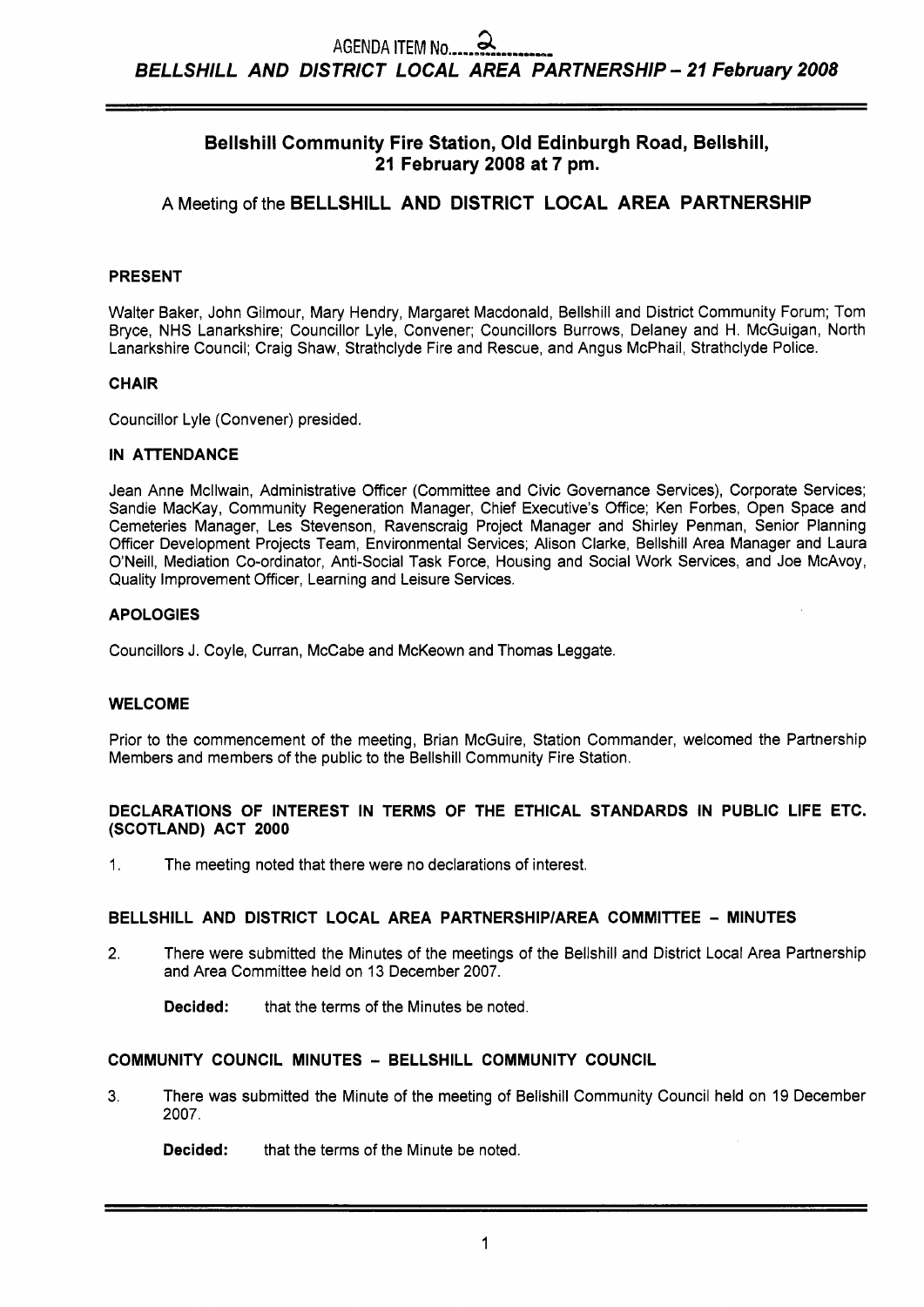## **BELLSHILL ATHLETIC FOOTBALL CLUB**

**4.** The Convener invited Paul Fox, Club President, to inform the Partnership of the current position regarding Bellshill Athletic Football Club. Mr. Fox then outlined the problems being experienced by the Club, both financially and in relation to the availability of the football ground. Sandra Aird of the Football Club also provided background to the current situation.

Thereafter, the Partnership heard John Devlin, Craig Burton and George Burton on the concerns of the local residents in relation to the lack of progress regarding the promised facilities for the area.

Thereon, the Community Regeneration Manager indicated that arrangements were being made for the Officers to meet with Mr. Devlin and others in the Hattonrigg area to ascertain the extent of their problems and possible solutions and invited Mr. Fox to participate.

The Convener then indicated that, while no commitment could be made, the position would be investigated and a report on the outcome submitted to a future meeting of the Partnership.

**Decided:** that a report on the overall position regarding the Bellshill Athletic Football Club ground and the Hattonrigg area be submitted to a future meeting of the Partnership.

## **BELLSHILL AND DISTRICT COMMUNITY FORUM**

5. There was submitted a report from Bellshill and District Community Forum on (1) issues considered by the Forum; (2) matters of concern, including (a) letting charges, and (b) access to lets within new school developments due to block bookings, and (3) the recent achievements of the Forum.

Walter Baker of Bellshill and District Community Forum then highlighted the main points of the report and tabled a copy of the Training Needs Analysis document produced by the Forum.

## **Decided:**

- (1) that it be requested that Learning and Leisure Services submit a report on charges and availability of premises to a future meeting of the Partnership, and
- **(2)** that the content of the report be otherwise noted.

## **HEALTH AND WELLBEING**

**6.** Tom Bryce, NHS Lanarkshire, provided copies of a Health Improvement Calendar of Events, which included details from all agencies, and (1) pointed out that each month a positive article was inserted within the Bellshill Speaker in relation to the activities of NHS Lanarkshire; (2) indicated that he would update the Partnership on activities undertaken between meetings, and (3) advised of the current position regarding the new Bellshill Primary Care Resource Centre, which was on schedule for completion in October 2008.

Following discussion about the future of the current Resource Centre premises, Tom Bryce advised that this would be subject to consideration over the summer.

**Decided:** that the position be noted.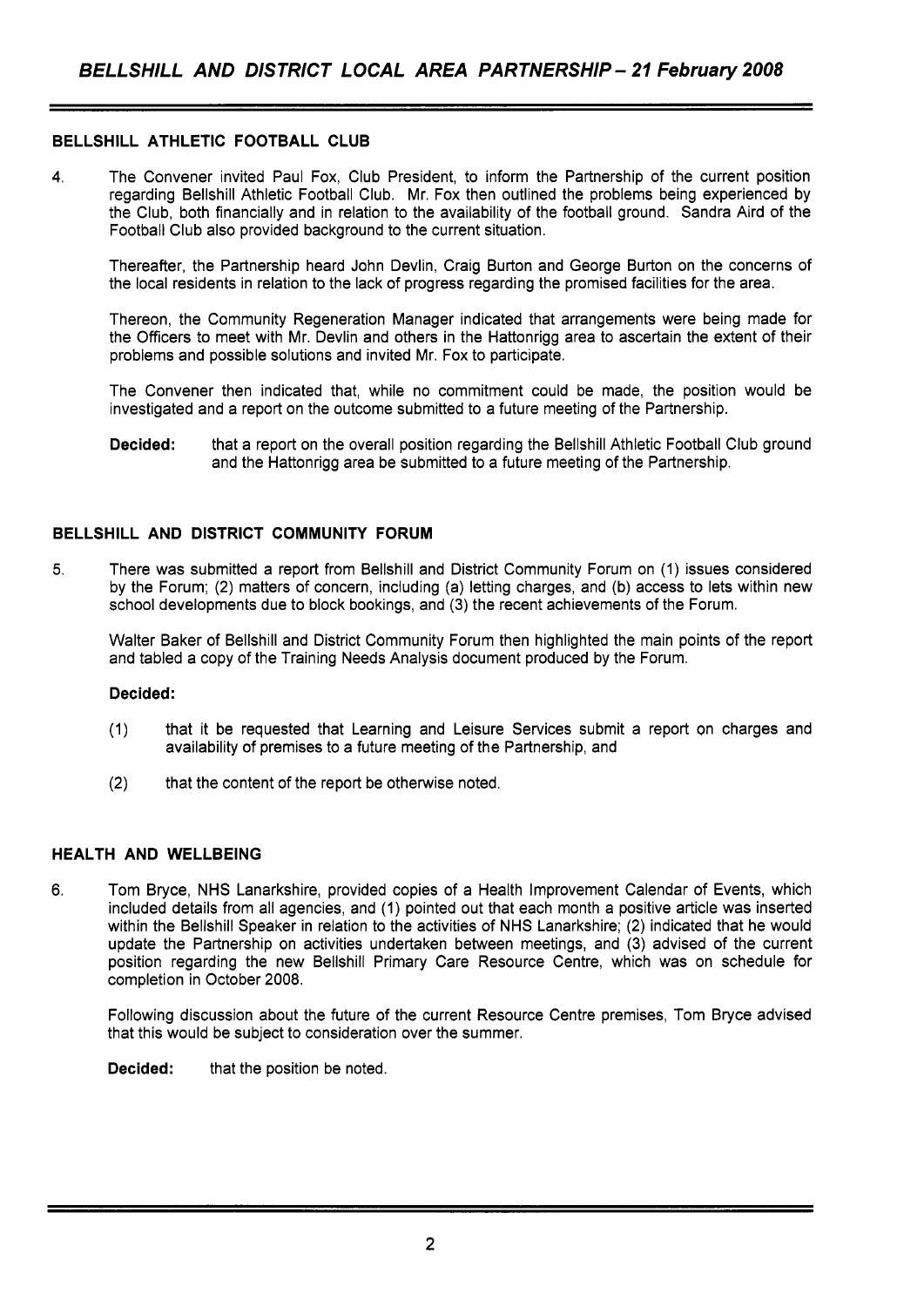## **STRATHCLYDE POLICE UPDATE**

**7.** There was submitted a report (tabled) by Strathclyde Police giving an update on current issues and information relating to the policing activity within Bellshill Sub-Division.

Superintendent Angus McPhail then highlighted the key points of the report and other relevant issues.

Thereon, the Partnership discussed times when alcohol could be sold from retail premises and if it could be reduced to minimise the accessibility of alcohol to youths.

The Convener, in recognition that legislation set out the times when alcohol could be sold from retail premises, proposed that Michael McMahon be invited to a future meeting of the Partnership to consider the matter further.

## **Decided:**

- (1) that an invitation be extended to Michael McMahon MSP to attend the next meeting of the Partnership to discuss whether changes in legislation could minimise access to alcohol by youths, and
- (2) that the terms of the report be otherwise noted.

## **ANTI-SOCIAL TASK FORCE UPDATE**

8. There was submitted a report (docketed) dated 29 January 2008 by the Executive Director of Housing and Social Work Services (1) updating the Partnership regarding the work of the Anti-Social Task Force in the Bellshill Area; (2) providing statistical information regarding the operational activities of the Task Force across North Lanarkshire, and (3) highlighting the activities and initiatives being undertaken by the Task Force within the Bellshill and District Area.

The Mediation Co-ordinator then highlighted the main points of the report.

**Decided:** that the terms of the report be noted.

## **STRATHCLYDE FIRE AND RESCUE**

**9.** Craig Shaw of Strathclyde Fire and Rescue (1) advised that the production of statistics regarding Strathclyde Fire and Rescue was being reviewed in order to provide more appropriate information; (2) indicated that the fire and rescue service were trying to encourage community involvement with the service; (3) outlined current issues relating to the Bellshill and District Area, and **(4)** proposed that a presentation on the work of Strathclyde Fire and Rescue be made to a future meeting of the Partnership.

## **Decided:**

- (1) that a presentation on the work of Strathclyde Fire and Rescue be made to a future meeting of the Partnership, and
- (2) that the position be otherwise noted.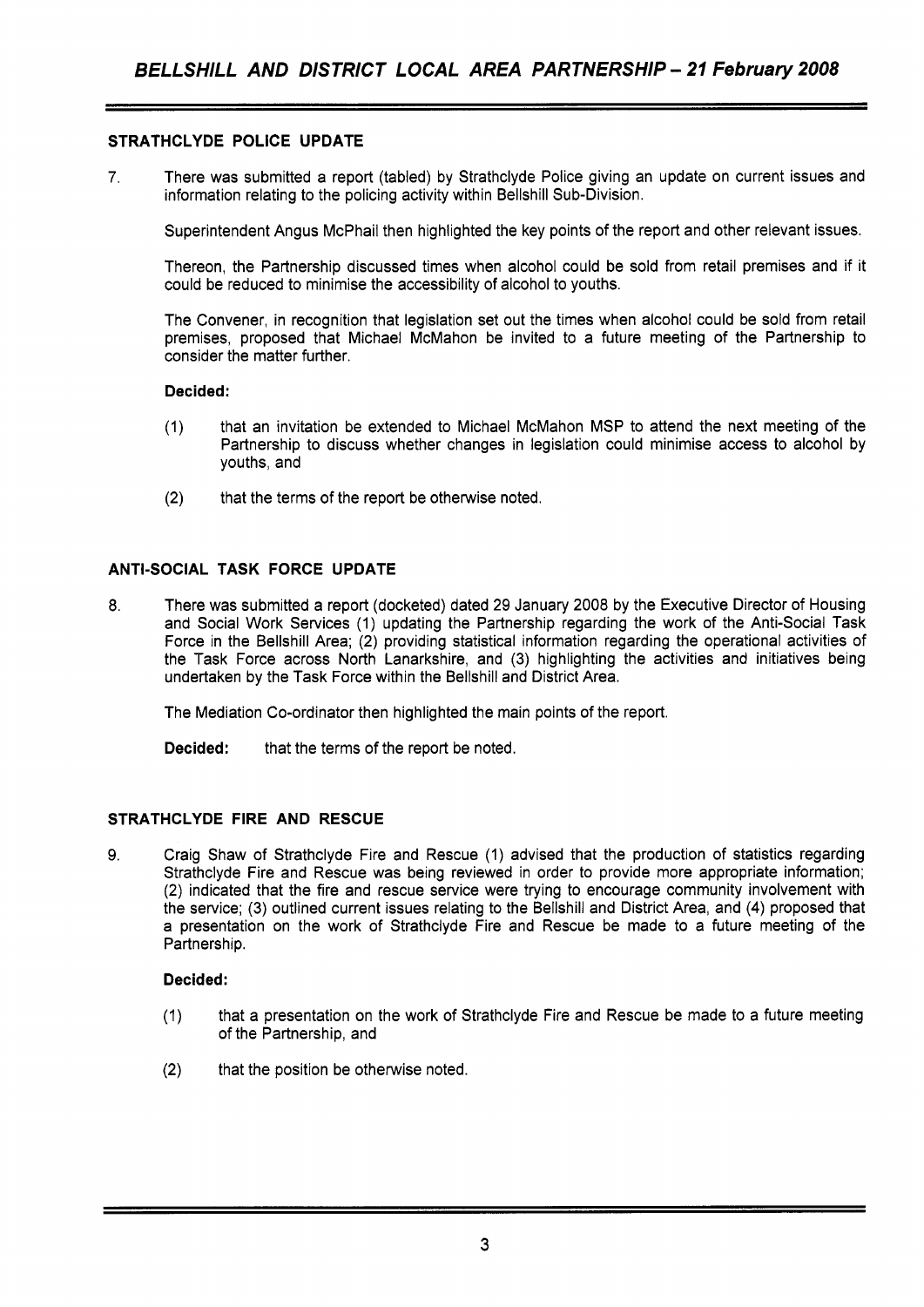## **LOCAL DEVELOPMENT PROGRAMME**

10. With reference to paragraph 13 of the Minute of the meeting of the Partnership held on 13 December 2007, there was submitted a report (docketed) dated 23 January 2008 by the Head of Planning and Development (1) advising of the ongoing delivery of the Local Development Programme, and (2) detailing within the Appendix to the report, the progress to date.

Thereon, the Senior Planning Officer, Development Projects Team, (1) advised of the current position regarding the ramp being constructed to provide disabled access to the retail park at Tannochside, and (2) invited the submission of proposals for new projects, which could then be developed pending the availability of funding.

## **Decided:**

- (1) that it be recommended that the projects listed in the Appendix to the report be progressed by the Executive Director of Environmental Services through the Local Development Programme in consultation with the Local Communities and the Local Area Partnership;
- (2) that the progress in delivering the projects, or alterations to the Programme, be reported to future meetings of the Local Area Partnership, and
- **(3)** that the position be otherwise noted.

## **BELLSHILL TOWN CENTRE ACTION PLAN**

11. With reference to paragraph 14 of the Minute of the meeting of the Partnership held on 13 December 2007, there was submitted a report dated 5 February 2008 by the Head of Planning and Development (1) updating the Partnership on the progress made in relation to Bellshill Town Centre Action Plan, and (2) indicating that the Phase 1 works represented an investment of £1.8m and that it was anticipated that Phase 2 would be implemented over two years from 2008 and would represent a further investment of £4m in Bellshill Town Centre.

The, Senior Planning Officer, Development Projects Team, provided further details on the works being undertaken in Bellshill Town Centre and answered questions in relation to the proposals.

Thereon, Councillor H. McGuigan requested that a presentation on the progress of the transportation proposals outlined in Option 8 which had been approved as the basis for the Bellshill Town Centre Action Plan be made to the next meeting of the Partnership.

#### **Decided:**

- (1) that a presentation on the progress of the transportation proposals contained within the Bellshill Town Centre Action Plan be provided to the next meeting of the Partnership, and
- (2) that the progress made on the Bellshill Town Centre Action Plan be otherwise noted.

## **RAVENSCRAIG DEVELOPMENT** - **UPDATE**

12. With reference to paragraph 15 of the Minute of the meeting of the Partnership held on 13 December 2007, there was submitted a report (docketed) dated 28 January 2008 by the Head of Planning and Development (1) advising of the current position of the redevelopment of the former Ravenscraig Steelworks, and (2) highlighting (a) that, following objections by the Health and Safety Executive to a planning application for the construction of 252 houses and flats at Ravenscraig, a decision was awaited from the Scottish Ministers as to whether or not they would call in the application; (b) that clarification was awaited regarding the proposals for Ravenscraig following the removal of Scottish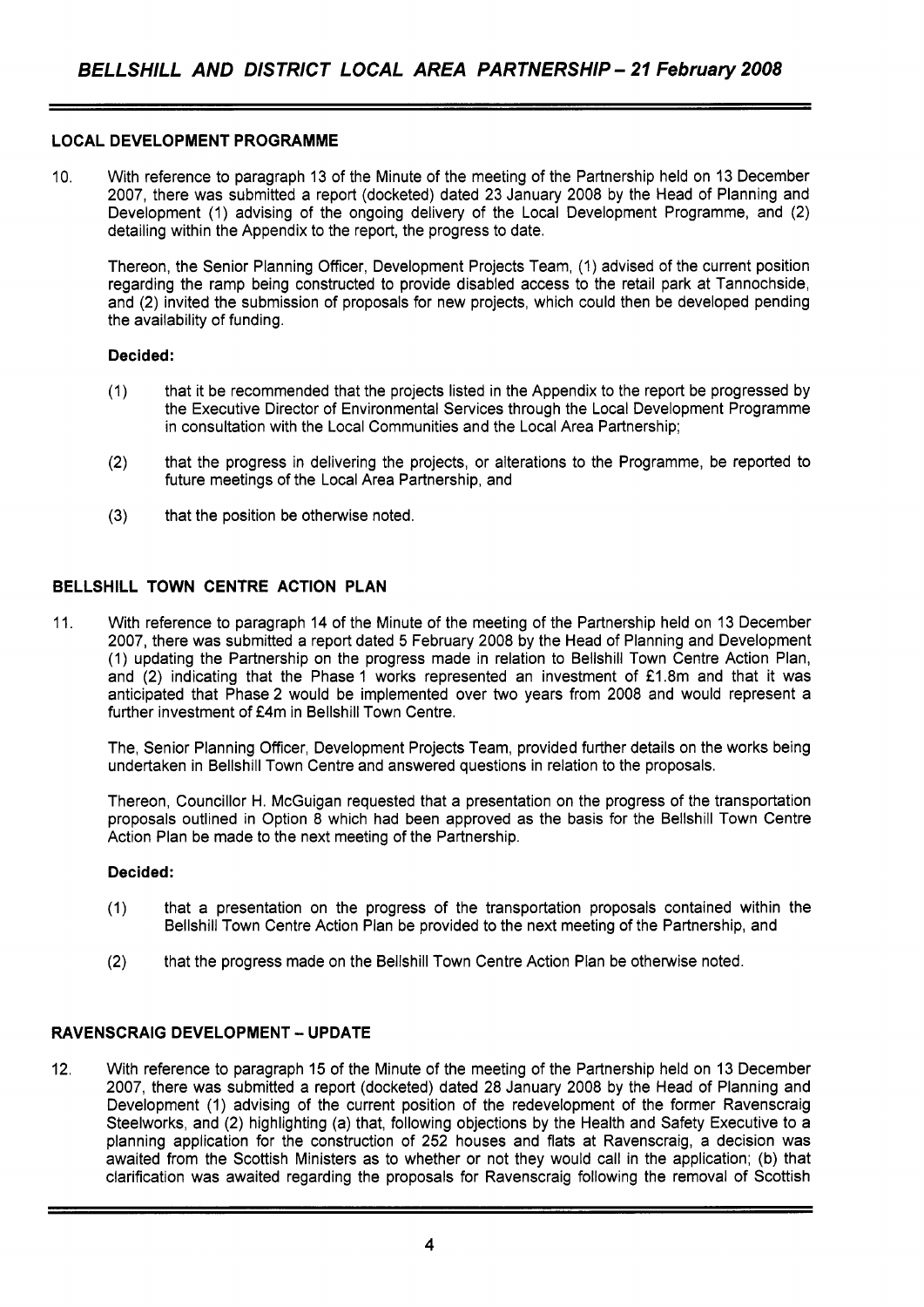Enterprise Lanarkshire and its replacement with the new West of Scotland Region, and (c) the inclusion of Ravenscraig within the Scottish Government Draft Second National Planning Framework as being one of several key locations for regeneration and renewal in North Lanarkshire.

Thereon, the Ravenscraig Project Manager advised that the Scottish Ministers had now requested further time to consider whether to call in the planning application for housing at Ravenscraig.

**Decided:** that the content of the report and the current position be noted.

## **CCTV CAMERAS** - **UPDATE**

13. With reference to paragraph 12 of the Minute of the meeting of the Partnership held on 11 October 2007, there was submitted a report (tabled and docketed) dated 20 February 2008 by the Project Manager, North Lanarkshire CCTV Limited (1) advising that there were 31 public space cameras currently operating within the Bellshill and District area, with 294 incidents recorded in 2007 of a criminal, community safety or anti-social behaviour nature, as detailed in the attachments to the report; (2) indicating that a public perception study would be conducted in the summer to assess the perceived benefits of these cameras; (3) giving details of a retail radiolink scheme which was operating within the Town Centre; (4) outlining the current and proposed position regarding the provision of a wireless infrastructure and stock of re-deployable cameras, which included proposals for the purchase of ten additional re-deployable cameras, and (5) pointing out that the cameras required a 24 hour power supply and that, to avoid power issues, cameras would be located on buildings where possible.

During consideration of this matter the Convener proposed that a visit to the CCTV Monitoring Station be arranged.

#### **Decided:**

- (1) that consideration of the report be continued to the next meeting to enable the Project Manager to be heard, and
- (2) that a visit to the CCTV Monitoring Station be arranged on a suitable date.

## **DATE, TIME AND VENUE OF NEXT MEETING**

14. The next meeting of the Partnership is scheduled to take place on Thursday, 1 May 2008 at 2 pm within Burnhead Community Centre, Viewpark.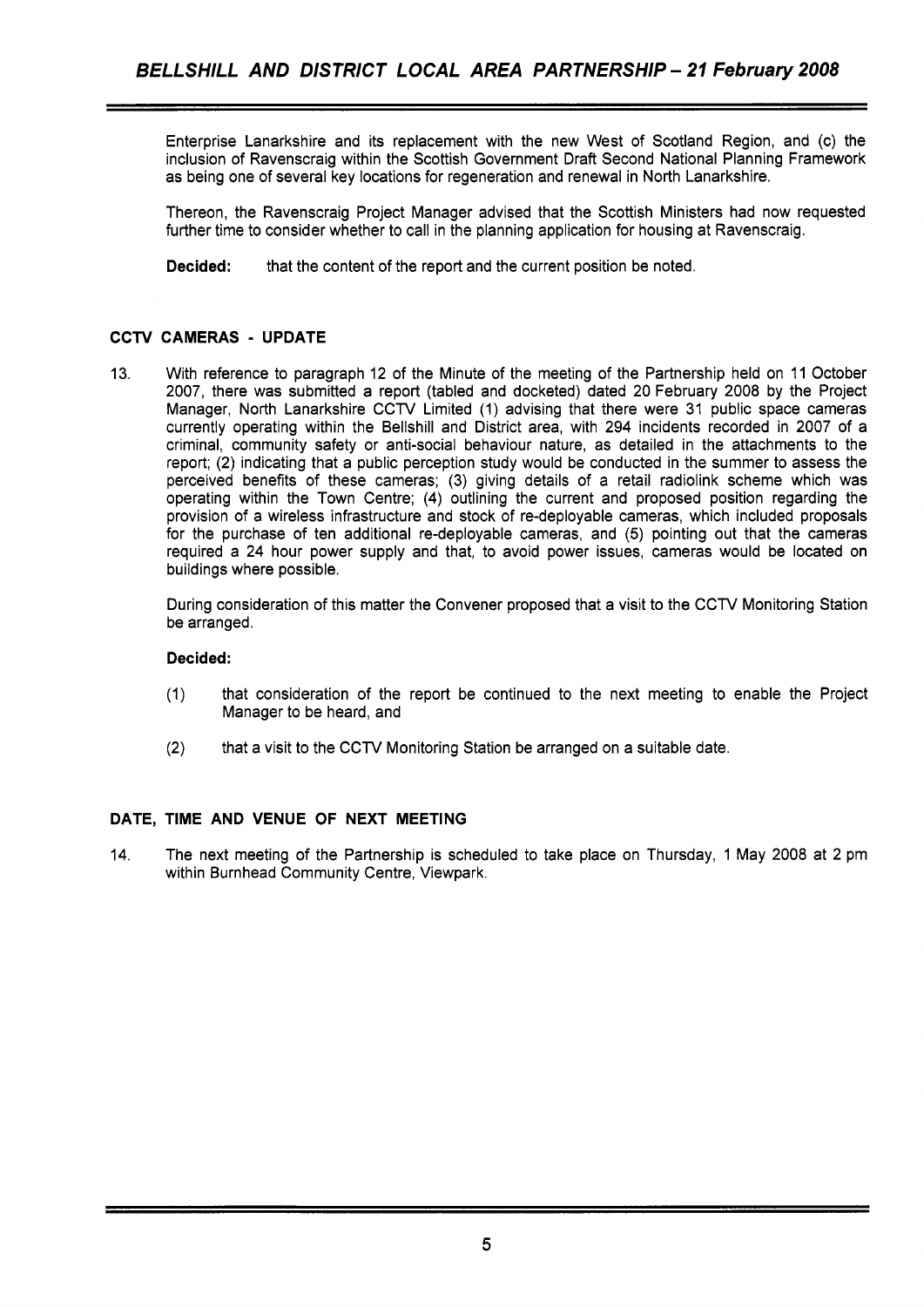# Bellshill, **21** February **2008** at **8.50 pm.**

# A Meeting of the BELLSHILL AND DISTRICT AREA COMMITTEE

## PRESENT

Councillor Lyle, Convener; Councillors Burrows, Delaney and H. McGuigan.

## **CHAIR**

Councillor Lyle (Convener) presided.

## IN ATTENDANCE

The Administrative Officer (Committee and Civic Governance Services), Corporate Services; Community Regeneration Manager, Chief Executive's Office; Open Space and Cemeteries Manager, Ravenscraig Project Manager and Senior Planning Officer (Development Projects Team), Environmental Services; Bellshill Area Manager and Mediation Co-ordinator, Housing and Social Work Services, and Quality Improvement Officer, Learning and Leisure Services.

## APOLOGIES

Councillors **J.** Coyle, Curran, McCabe and McKeown.

#### 1. DECLARATIONS OF INTEREST IN TERMS OF THE ETHICAL STANDARDS IN PUBLIC LIFE ETC (SCOTLAND) ACT 2000

**Decided:** the meeting noted that there were no declarations of interest.

## **2.** CONSIDER RECOMMENDATIONS BY THE BELLSHILL AND DISTRICT LOCAL AREA PARTNERSHIP HELD ON 21 FEBRUARY 2008

The Committee gave consideration to the recommendations made by the Bellshill and District Local Area Partnership at its meeting held on 21 February 2008 and agreed in respect of each item, the following:-

## (1) BELLSHILL AND DISTRICT LOCAL AREA PARTNERSHIP/AREA COMMITTEE -MINUTES

**Decided:** that the terms of the Minutes be noted.

# **(2)** COMMUNITY COUNCIL MINUTES - BELLSHILL COMMUNITY COUNCIL

Decided: that the terms of the Minute be noted.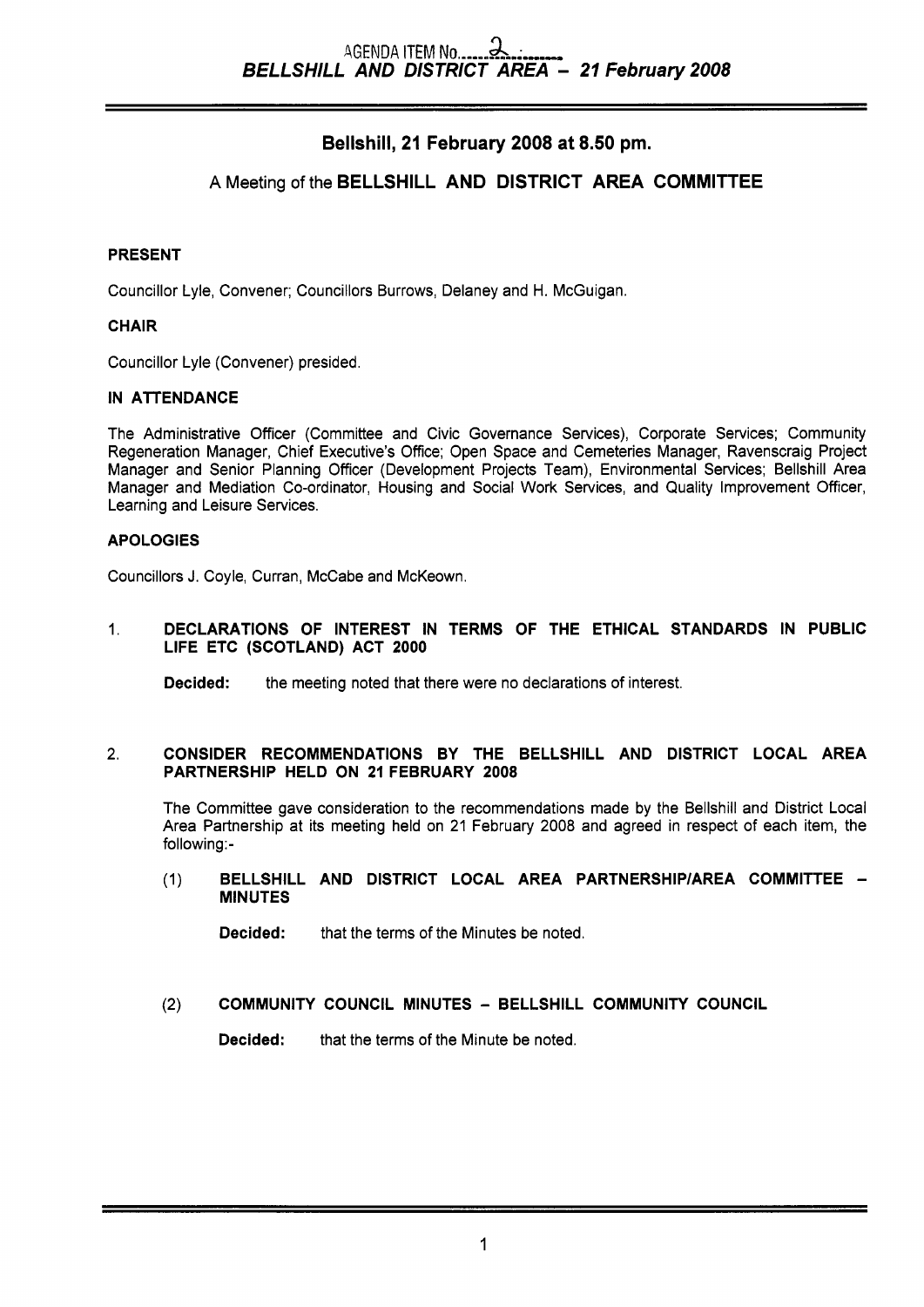## **(3) BELLSHILL ATHLETIC FOOTBALL CLUB**

**Decided:** that a report on the overall position regarding the Bellshill Athletic Football Club ground and the Hattonrigg area be submitted to a future meeting of the Partnership.

## **(4) BELLSHILL AND DISTRICT COMMUNITY FORUM**

#### **Decided:**

- (1) that Learning and Leisure Services submit a report on charges and availability of premises to a future meeting of the Partnership, and
- **(2)** that the content of the report be otherwise noted.

#### **(5) HEALTH AND WELLBEING**

**Decided:** that the position be noted.

## **(6) STRATHCLYDE POLICE UPDATE**

#### **Decided:**

- (1) that an invitation be extended to Michael McMahon MSP to attend the next meeting of the Partnership to discuss whether changes in legislation could minimise access to alcohol by youths, and
- **(2)** that the terms of the report be otherwise noted.

## *(7)* **ANTI-SOCIAL TASK FORCE UPDATE**

**Decided:** that the terms of the report be noted.

## **(8) STRATHCLYDE FIRE AND RESCUE**

## **Decided:**

- (1) that a presentation on the work of Strathclyde Fire and Rescue be made to a future meeting of the Partnership, and
- **(2)** that the position be otherwise noted.